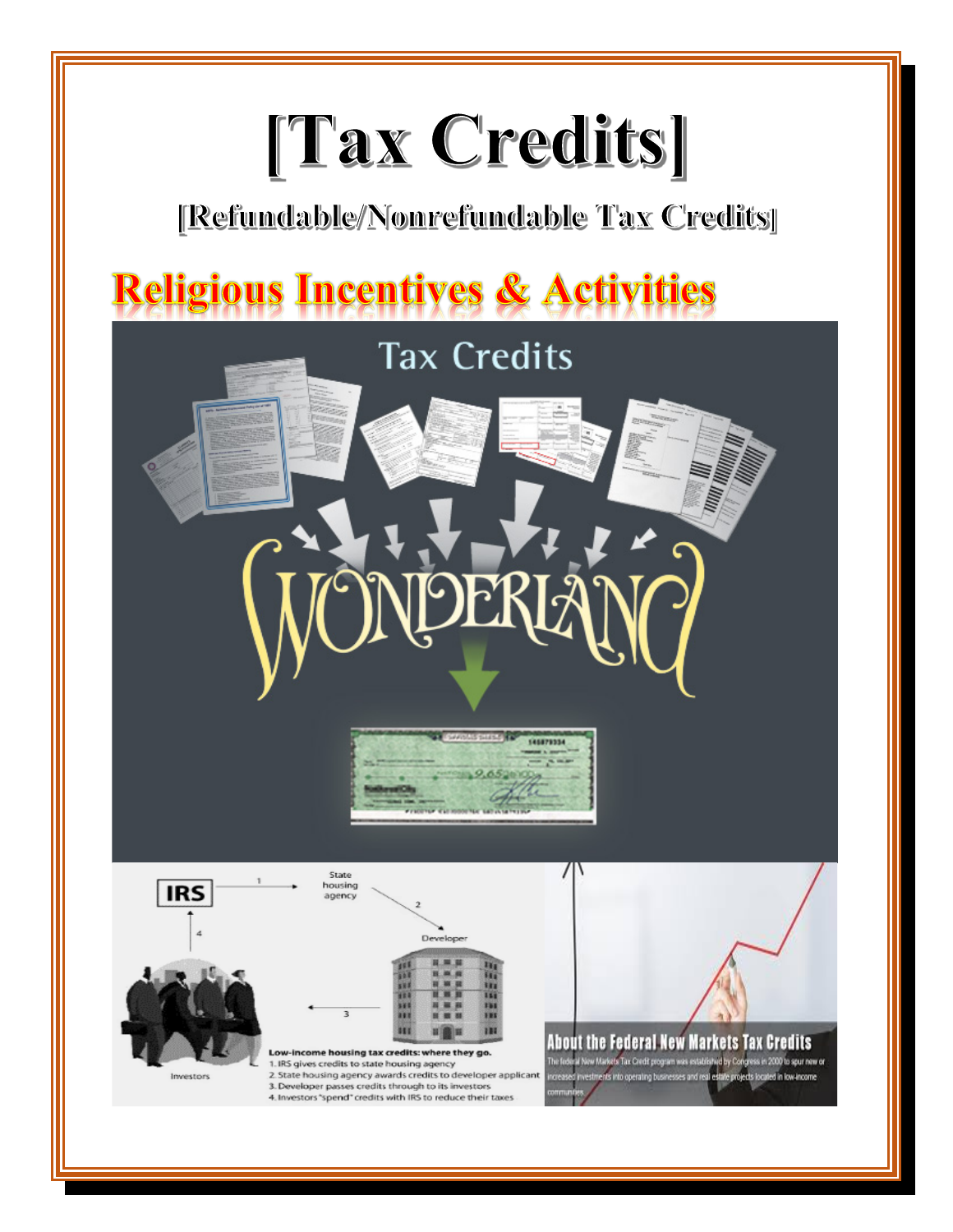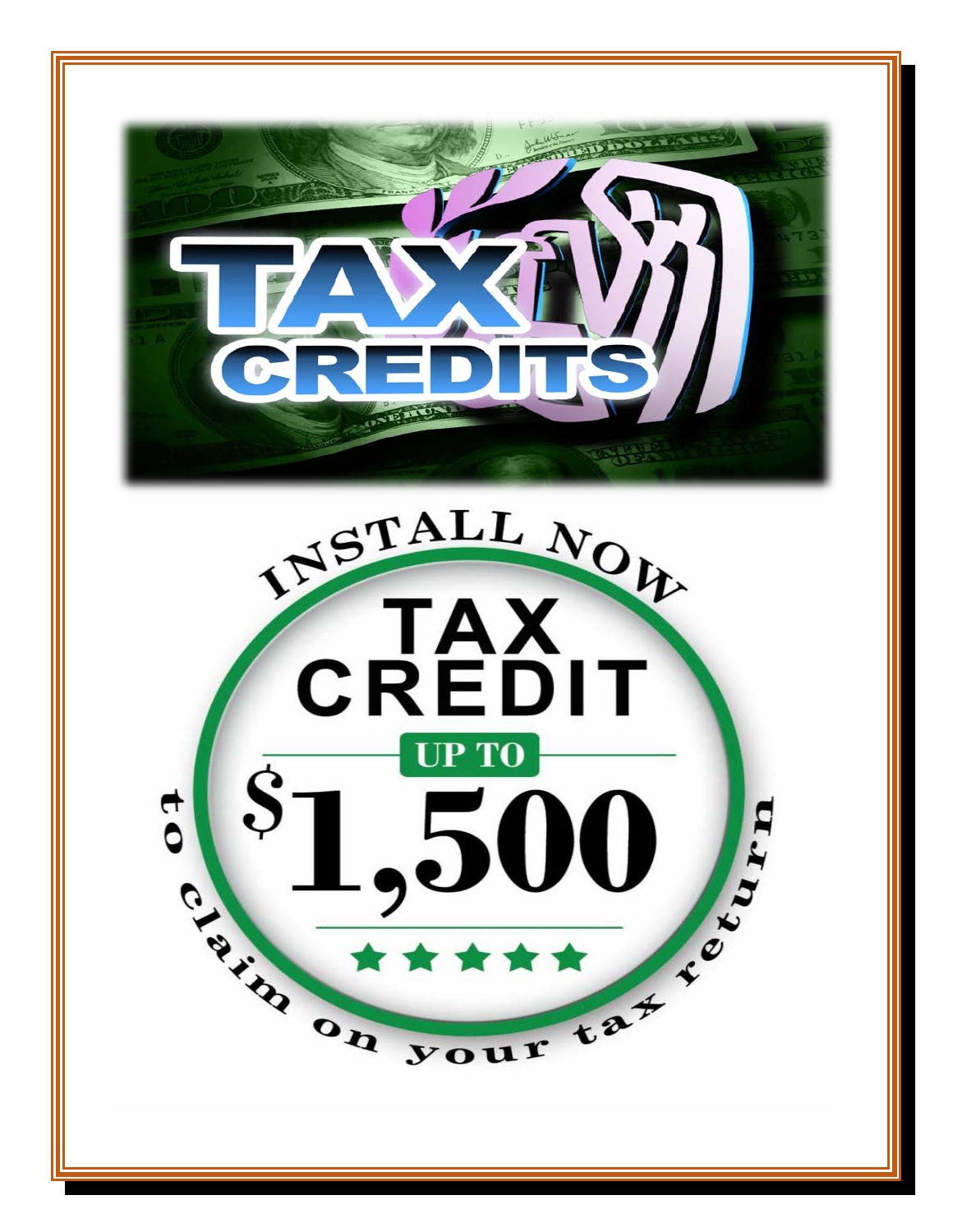### [What Are Refundable Tax Credits vs. Non-Refundable Tax Credits?](http://www.bargaineering.com/articles/refundable-tax-credits-vs-non-refundable-tax-credits.html)

### **A tax credit can be refundable or non-refundable.**

To better explain the difference, I'll have to start with an example:

- Let's say you owe \$500 in taxes before looking at any of your tax credits. Boo!
- You find that you are entitled to a tax credit of \$1,000. Yay!
	- o If the tax credit is **refundable**, then the government would send you a \$500 check. You owe \$500, you have a refundable \$1000 credit, so you are entitled to the difference.
	- o If the tax credit **non-refundable**, then you get nothing. You owe \$500, you have a nonrefundable \$1000 credit, but since it's non-refundable, you don't get the difference.

That's why refundable tax credits are so awesome… unfortunately, there aren't very many refundable tax credits. In fact, as of this writing there are only five – the [Additional Child Tax Credit,](http://www.irs.gov/publications/p972/ar02.html#en_US_publink100012090) the Earned Income [Credit,](http://www.irs.gov/taxtopics/tc601.html) the [Excess Social Security and RRTA Tax Withheld Credit,](http://www.irs.gov/taxtopics/tc608.html) the [First-time Homebuyer credit,](http://www.irs.gov/taxtopics/tc611.html) and the [Health Coverage Tax Credit.](http://www.irs.gov/individuals/article/0,,id=109915,00.html) Every other credit is non-refundable.

### **Refundable credits**

Refundable credits may eliminate any tax you owe and provide you with a refund. So even if your tax bill is zero, you could get money back from the Internal Revenue Service thanks to a refundable credit. These credits include:

Earned income tax credit Additional child tax credit Credit for taxes withheld on wages and other amounts

Nonrefundable credits can take your tax down to nothing, but you can't get money back from the government. Popular nonrefundable credits are:

Child tax credit Child- and dependent-care credit Credit for the elderly or disabled Retirement savings contributions credit Adoption expenses credit Hope and Lifetime Learning education credits

These credits can't be used to get a refund on your tax return. When your tax bill reaches zero, any leftover credit amount is wasted. With the adoption credit, however, you can carry forward unused amounts from year to year until the credit is absorbed or the carry-forward period expires, whichever is first.

The choice of your tax form also could affect your credit claims. Form 1040EZ filers can only claim the earned income credit. To get the benefit of the other credits, you must use Form 1040 or Form 1040A, and some of these credits require you to fill out additional forms.